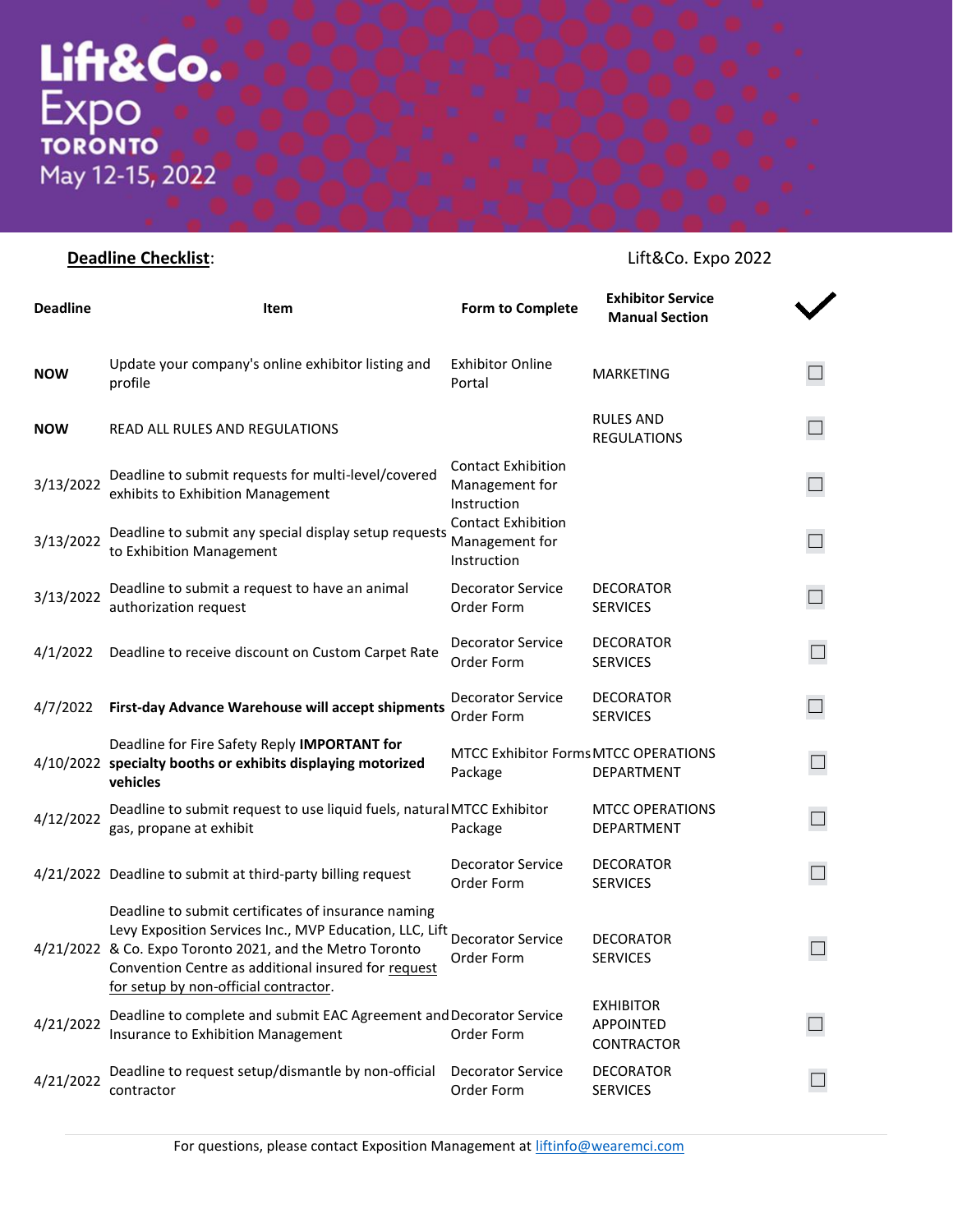## Lift&Co.<br>Expo<br>
TORONTO<br>
May 12-15, 2022

|           | 4/21/2022 Safe Setup Options Order Form & Invoice                                                           | <b>Decorator Service</b><br>Order Form       | <b>DECORATOR</b><br><b>SERVICES</b> |                   |
|-----------|-------------------------------------------------------------------------------------------------------------|----------------------------------------------|-------------------------------------|-------------------|
| 4/21/2022 | Deadline to receive discounted rates on Tables and<br>Chairs                                                | <b>Decorator Service</b><br>Order Form       | <b>DECORATOR</b><br><b>SERVICES</b> |                   |
| 4/21/2022 | Deadline to receive discounted rates on<br><b>Specialty Accessories</b>                                     | Decorator Service<br>Order Form              | <b>DECORATOR</b><br><b>SERVICES</b> | $\Box$            |
|           | 4/21/2022 Deadline to receive a discount on Specialty Furniture                                             | <b>Decorator Service</b><br>Order Form       | <b>DECORATOR</b><br><b>SERVICES</b> |                   |
| 4/21/2022 | Deadline date to receive discounted pricing on Booth Decorator Service<br>Carpeting, Drape, and Complements | Order Form                                   | <b>DECORATOR</b><br><b>SERVICES</b> | $\Box$            |
| 4/21/2022 | Deadline to receive discounted rates on Rental<br>Exhibits                                                  | <b>Decorator Rental</b><br>Order Form        | <b>DEOCRATOR</b><br><b>SERVICES</b> |                   |
| 4/21/2022 | Deadline to receive discounted rates on booth<br>Cabinets                                                   | <b>Decorator Rental</b><br>Order Form        | <b>DECORATOR</b><br><b>SERVICES</b> |                   |
|           | 4/21/2022 Deadline to receive discounted rates on Labor                                                     | <b>Decorator Service</b><br>Order Form       | <b>DECORATOR</b><br><b>SERVICES</b> | $\Box$            |
| 4/21/2022 | Deadline to receive discounted rates on Ordering<br>Graphics and Signs from decorator                       | <b>Decorator Service</b><br>Order Form       | <b>DECORATOR</b><br><b>SERVICES</b> |                   |
| 4/21/2022 | Deadline to receive discounts on Plant & Flower<br>orders                                                   | <b>Decorator Service</b><br>Order Form       | <b>DECORATOR</b><br><b>SERVICES</b> |                   |
| 4/21/2022 | Deadline to receive discount rate on Internet,<br>Telephone & Technical Services                            | Moscone<br>Telecommunications<br>Order Form  | ADDITIONAL<br><b>SERVICES</b>       | $\vert \ \ \vert$ |
| 4/21/2022 | Deadline to receive discounted rates on Booth<br>Cleaning                                                   | Decorator Service<br>Order Form              | <b>DECORATOR</b><br><b>SERVICES</b> |                   |
| 4/21/2022 | Deadline to submit a request for sample Food and<br><b>Beverage</b>                                         | Exhibitor Food &<br><b>Beverage Sampling</b> | ADDITIONAL<br><b>SERVICES</b>       |                   |
|           | 4/21/2022 Deadline to receive a discount on parking passes                                                  | <b>Decorator Service</b><br>Order Form       | ADDITIONAL<br><b>SERVICES</b>       |                   |